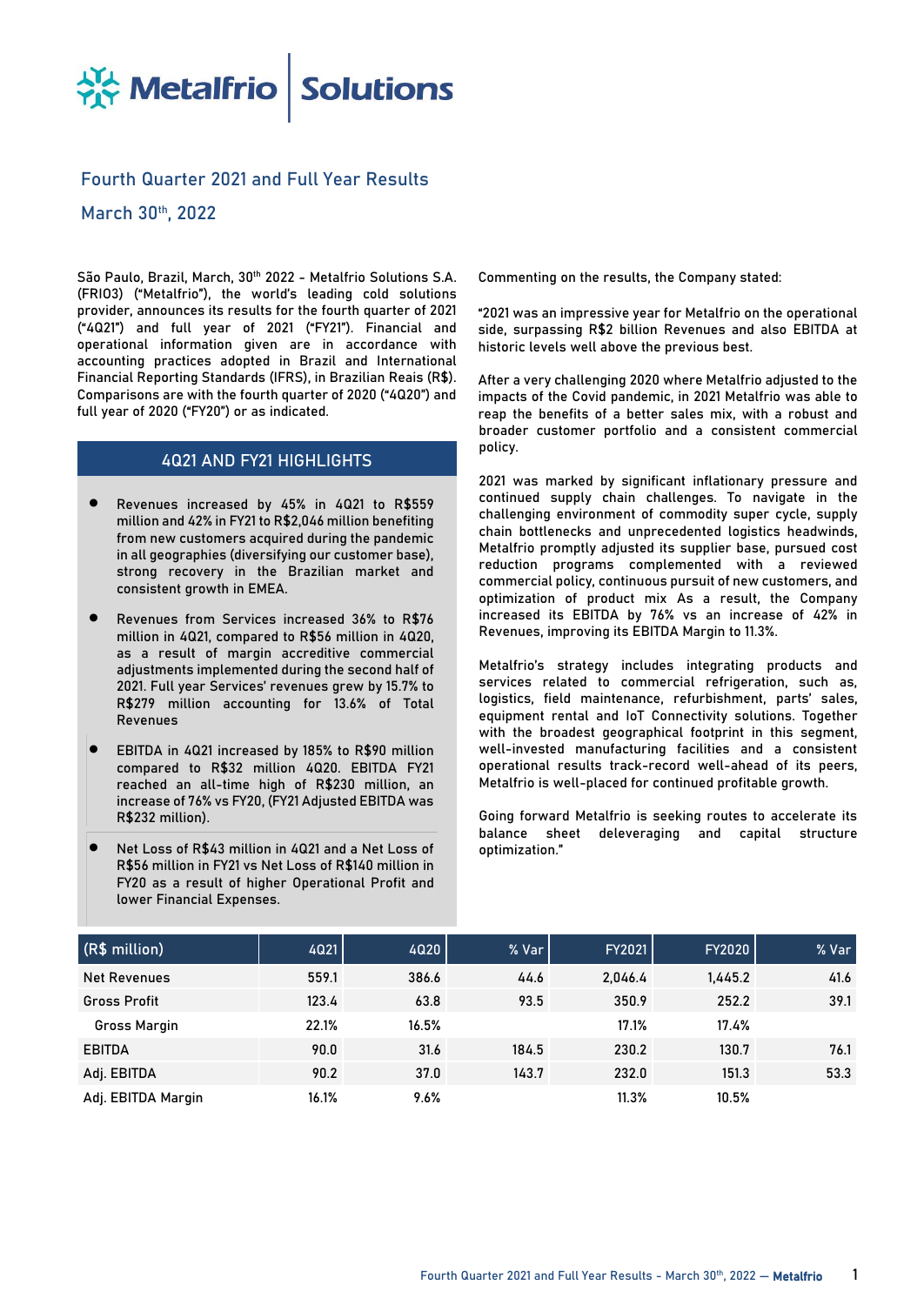# **Net Revenue**

**Consolidated Net Revenues** increased 45% in the fourth quarter to R\$559 million, setting a new record level for 4Q sales, benefitting from higher volumes, price adjustments and sales in hard currencies. For the full year, revenues increased by 42% to R\$2,046 million surpassing the R\$2 billion barrier for the first time. The Net Revenue 2013-21 CAGR of 12% demonstrates the ability of Metalfrio to understand early demand trends and successfully adjust to the volatility of the markets to deliver consistent growth.

#### Net Revenues FY21



| (R\$ million)                    | 4021  | 4020  | % Var | FY21    | FY20    | % Var |
|----------------------------------|-------|-------|-------|---------|---------|-------|
| South America                    | 239.7 | 191.7 | 25.0  | 797.5   | 556.6   | 43.3  |
| <b>Central and North America</b> | 57.0  | 34.0  | 67.6  | 210.1   | 158.2   | 32.8  |
| Europe, M. East and Africa       | 262.4 | 160.8 | 63.2  | 1.038.9 | 730.4   | 42.2  |
| Total                            | 559.1 | 386.6 | 44.6  | 2.046.4 | 1.445.2 | 41.6  |

#### South America

Central & North America

#### **South America**

Sales in 4Q21 reached R\$240 million (an increase of 25% versus 4Q20) as the region continued experiencing significant growth in distribution channel as well as in non-Key Accounts - the most important growth driver in 2021. In 4Q21 a major brewery resumed its placement program which contributed to a significant growth in the period.

For FY21, sales to Key Accounts remained broadly flat as the increase in some accounts in the latter part of the year compensated for the lower activity earlier. Notably, the doubling in the non-Key Account portfolio enabled sales to grow considerably, and non-Key Accounts representing for the first time most of full year Product Revenues.

Services continued the consistent growth pattern increasing by 15% in 2021. It is important to note that this activity is less impacted by the commodity price volatility.

#### **Central & North America**

In4Q21, the region experienced a 68% increase in Revenues vs 4Q20 supported mainly by a significant increase in sales to Coca-Cola Bottlers in the US as they resumed their investment program in the latter part of the year.

For the full year 2021 Revenues increased by 33% as a result of the rebound of key accounts including gains in the ice-cream segment, robust shipment to the Mexican distributor business and sustained Services activity.

#### **Europe, Middle East and Africa (EMEA)**

Despite the Turkish Lira devaluation, sales 4Q21 in EMEA increased by more than 63% compared with 4Q20, underpinned by sales in hard currency, significant increase in sales of high value-add products to key accounts as placement programs begun to resume.

For the full year, Revenues increased by 42% to R\$1,039 million with significant contribution of sales in hard currency and the positive impact of high value-add products in 4Q21 mitigating the adverse effect of the 3Q21 product mix with higher participation of horizontal standard products.

Important to note that for the full year, Revenues increased consistently across the geographies served. The ability to execute in more than 90 countries with distinct product requirements, is a testament to the ability to understand and capture demand trends whilst managing production complexities competitively in our Turkish facility which is probably the most efficient in the industry.

#### Net Revenue (R\$ million)



 $E$ FMFA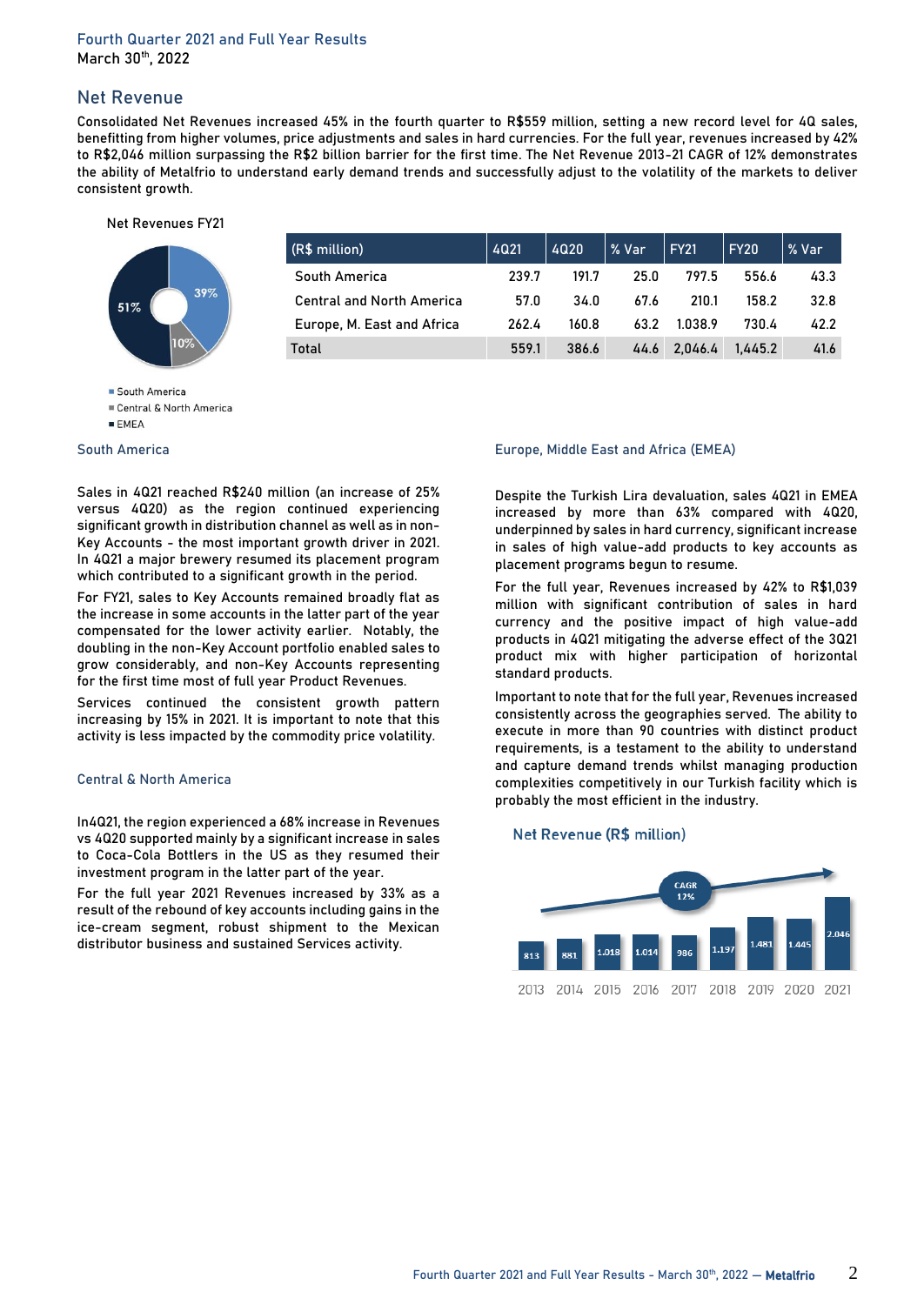### **Gross Profit (R\$ million) & Gross Margin**

Gross Profit for the fourth quarter increased by 94% compared to 4Q20, totaling R\$123 million supported mainly by the increase in EMEA region. For the full year the Gross Profit increased by 39%, still lower than the increase of 42% in Revenues, mainly due to the negative effect of Gross Profit in 1Q21, affected by the inflationary pressure of raw materials resulting in a lower Gross Profit Margin (14,8%).

FY21 Gross Margin remained broadly flat when compared with the previous year at 17.1% and 17.5%, respectively. Important to note that Gross Profit Margin in 4Q21 at 22.1% was 5.5% higher than previous year, as a result of commercial policy, product mix and operational leverage tailwinds.

## **Operating Expenses (SG&A)**

SG&A expenses for the full year increased 22% to R\$239 million. Most of the increase is related with selling expenses including freight as consequence of higher sales. As percentage of Revenues, SG&A decreased to 11.7% from 13.6%, a decrease noted in all regions as consequence of the positive operating leverage.

## **EBITDA & EBITDA Margin**

EBITDA for the fourth quarter increased by 185% to R\$90 million, as a result of improvement in all the regions, especially in EMEA. For the full year EBITDA increased by 76% (Adjusted EBITDA increased by 53%).

EBITDA Margin increased to 11.3% in FY21 from 9.0% in FY20 (Adj EBITDA Margin at 11.3% and 10.5%in FY21 and FY20, respectively) as a result mainly of a reduction of almost 2% in SG&A Expenses.

Despite varied market conditions, the execution track record of the Metalfrio team remains strong with the 2013-2021 adjusted EBITDA CAGR of 30% together with a consistent ability to improve margin.

# **Reconciliation of EBITDA and Adjusted EBITDA**

| <b>EBITDA (R\$ million)</b>               | 4020 | 1Q21 | 2021 | 3Q21 | 4021 | 4021 vs<br>4Q20 |
|-------------------------------------------|------|------|------|------|------|-----------------|
| Operating result                          | 14.7 | 25.5 | 50.1 | 16.8 | 71.1 | 382.4%          |
| Depreciation and amortization             | 16.9 | 16.0 | 16.6 | 15.4 | 18.9 | 11.9%           |
| <b>EBITDA</b>                             | 31.6 | 41.5 | 66.6 | 32.1 | 90.0 | 184.5%          |
| Other extraordinary expenses/(income) (i) | 5.4  | 0.8  | 0.5  | 0.3  | 0.2  |                 |
| <b>Adjusted EBITDA</b>                    | 37.0 | 42.3 | 67.1 | 32.4 | 90.2 | 143.7%          |

i. Extraordinary expenses in 2020 and 2021 are mainly related to due to COVID-19.



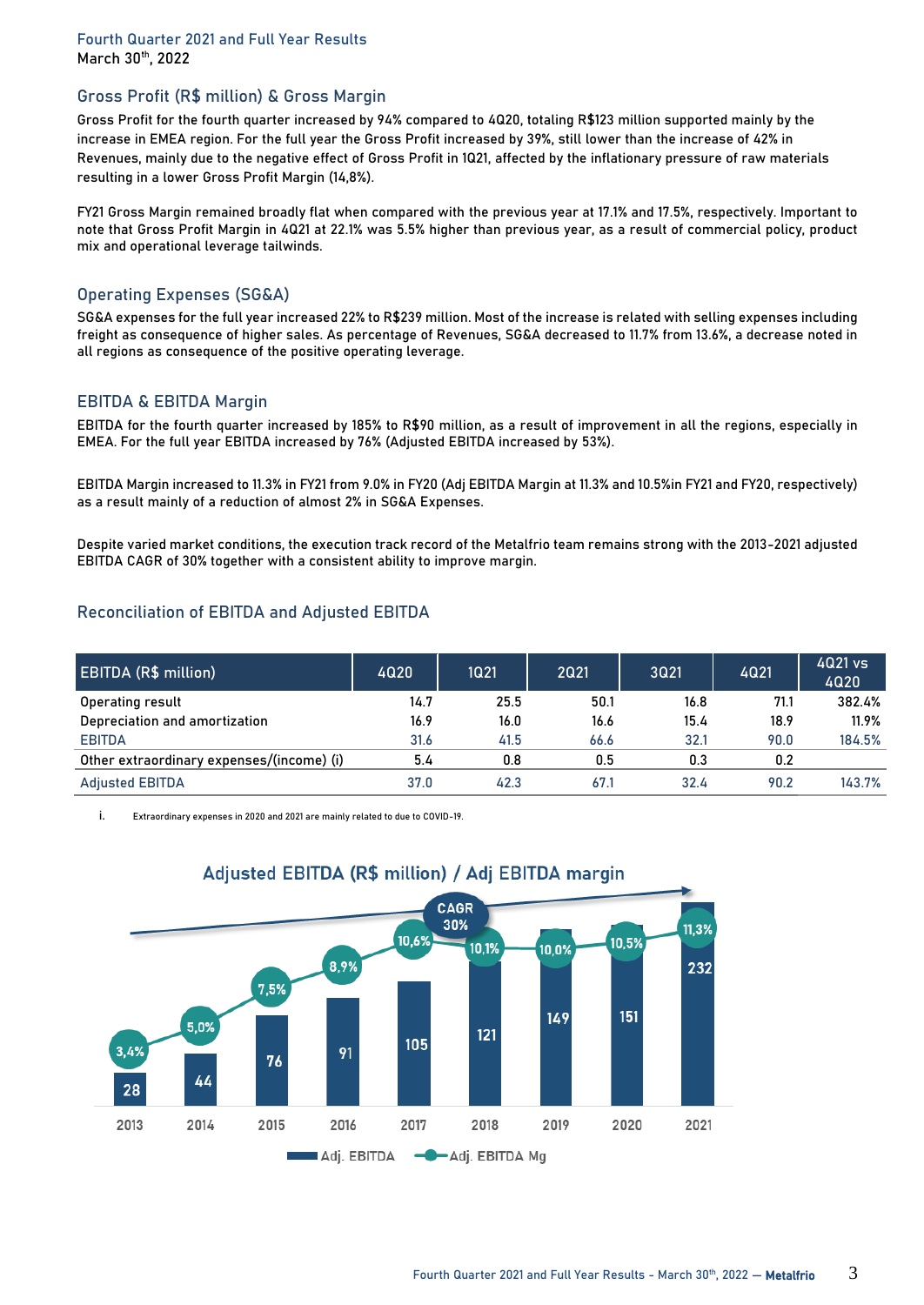### **Financial Result**

Net Financial Result for the fourth quarter was significantly impacted by the huge devaluation of the Turkish Lira vs Euro in 4Q21, as most of the Debt in the Turkish Subsidiary is denominated in Euro. Such movement does not have cash impact as the maturity of the Loans in Turkey has been extended and the vast majority of the Revenues are denominated in Euro and USD. For the full year 2021, despite the headwinds from interest rates increases mainly in Brazil, better performance in the financial investments and a less severe FX loss, resulted in an improvement of R\$20 million in the Financial Result.

| <b>FINANCIAL RESULT (R\$ million)</b> | 4Q21     | 4Q20    | Var. 21/20 | <b>FY21</b> | <b>FY20</b> | Var. 21/20 |
|---------------------------------------|----------|---------|------------|-------------|-------------|------------|
| Result with cash investments          | 2.3      | 1.9     | 22.5%      | 8.8         | 12.4        | $-29.0%$   |
| Securities market Value Change        | 0.0      | 20.2    | nm         | 13.5        | 0.0         | nm         |
| Other financial income                | 0.9      | 0.6     | 40.5%      | 1.4         | 1.8         | $-25.9%$   |
| Interest and Other Income             | 3.2      | 22.7    | $-86.1%$   | 23.7        | 14.2        | 66.5%      |
| Interest on loans and financing       | $-22.5$  | $-16.3$ | 37.8%      | $-70.6$     | $-60.3$     | 17.0%      |
| Securities market Value Change        | $-3.2$   | 0.0     | nm         | 0.0         | $-14.2$     | nm         |
| Other financial expenses              | $-22.2$  | $-9.9$  | 124.6%     | $-58.2$     | -36.4       | 60.1%      |
| <b>Interest and Other Expenses</b>    | $-47.9$  | $-26.2$ | 82.8%      | $-128.8$    | $-110.9$    | 16.2%      |
| <b>Hedge Operations Result</b>        | $-2.9$   | 7.5     | nm         | $-11.8$     | 7.9         | nm         |
| <b>Net FX Variation</b>               | $-57.6$  | 1.8     | nm         | $-66.3$     | $-114.3$    | $-42.0%$   |
| <b>Net Financial Result</b>           | $-105.2$ | 5.9     | nm         | $-183.2$    | $-203.0$    | $-9.8%$    |

## **Net Profit/Loss**

Net Loss in 4Q21 reached R\$43 million compared with a Net Profit of R\$17 million in 4Q20, as a result of higher Financial Expenses in 2021 (mainly FX) offsetting the Operational Gains.

For the full year the Net Loss of R\$56 million in 2021 shows a significant improvement from the R\$140 million Net Loss in 2020, as a result of an improvement of R\$91 million in EBIT and a R\$20 million reduction in Financial Expense, partially offset by a negative effect of R\$27 million in Corporate Tax. This last effect was the result of a R\$15 million increase in Tax in Mexico, due to a provision for tax credit, and R\$10 million in Turkey as a result of an increase of the local corporate tax rate in 2021.

# **Working Capital**

In 4Q21 working capital less financial assets and liabilities reached R\$357 million, explained mainly by an increase in Accounts receivable as a result of higher Revenues in 4Q21 and also inventory increase. The inventory increase is explained mainly by the impact of the inflation on raw materials.

| <b>WORKING CAPITAL (R\$ million)</b>     | 4Q20  | <b>1Q21</b> | 2021  | 3Q21  | <b>4Q21</b> | Chg. 4021/<br>4020 |
|------------------------------------------|-------|-------------|-------|-------|-------------|--------------------|
| A) Current assets (less fin. assets):    | 675.4 | 1013.7      | 921.6 | 909.4 | 970.7       | 295.2              |
| Accounts receivable                      | 222.0 | 415.2       | 409.1 | 376.6 | 406.1       | 184.1              |
| Inventory                                | 319.0 | 451.2       | 357.6 | 374.6 | 416.9       | 97.9               |
| <b>Other</b>                             | 134.4 | 147.4       | 154.8 | 158.2 | 147.6       | 13.2               |
| B) Current liabilities (less fin. liab.) | 506.0 | 663.1       | 633.8 | 519.2 | 613.3       | 107.3              |
| Accounts payable & Confirming            | 377.2 | 524.2       | 493.5 | 392.0 | 464.9       | 87.8               |
| Other                                    | 128.8 | 138.9       | 140.3 | 127.2 | 148.3       | 19.5               |
| Working capital (A-B)                    | 169.4 | 350.6       | 287.8 | 390.3 | 357.4       | 187.9              |
|                                          |       |             |       |       |             |                    |
| Days of receivables                      | 42    | 67          | 51    | 68    | 54          | 12                 |
| Days of inventory                        | 89    | 102         | 64    | 94    | 86          | $-3$               |
| Days of suppliers                        | 105   | 118         | 88    | 99    | 96          | $-9$               |
| Cash cycle                               | 26    | 50          | 27    | 63    | 44          | 18                 |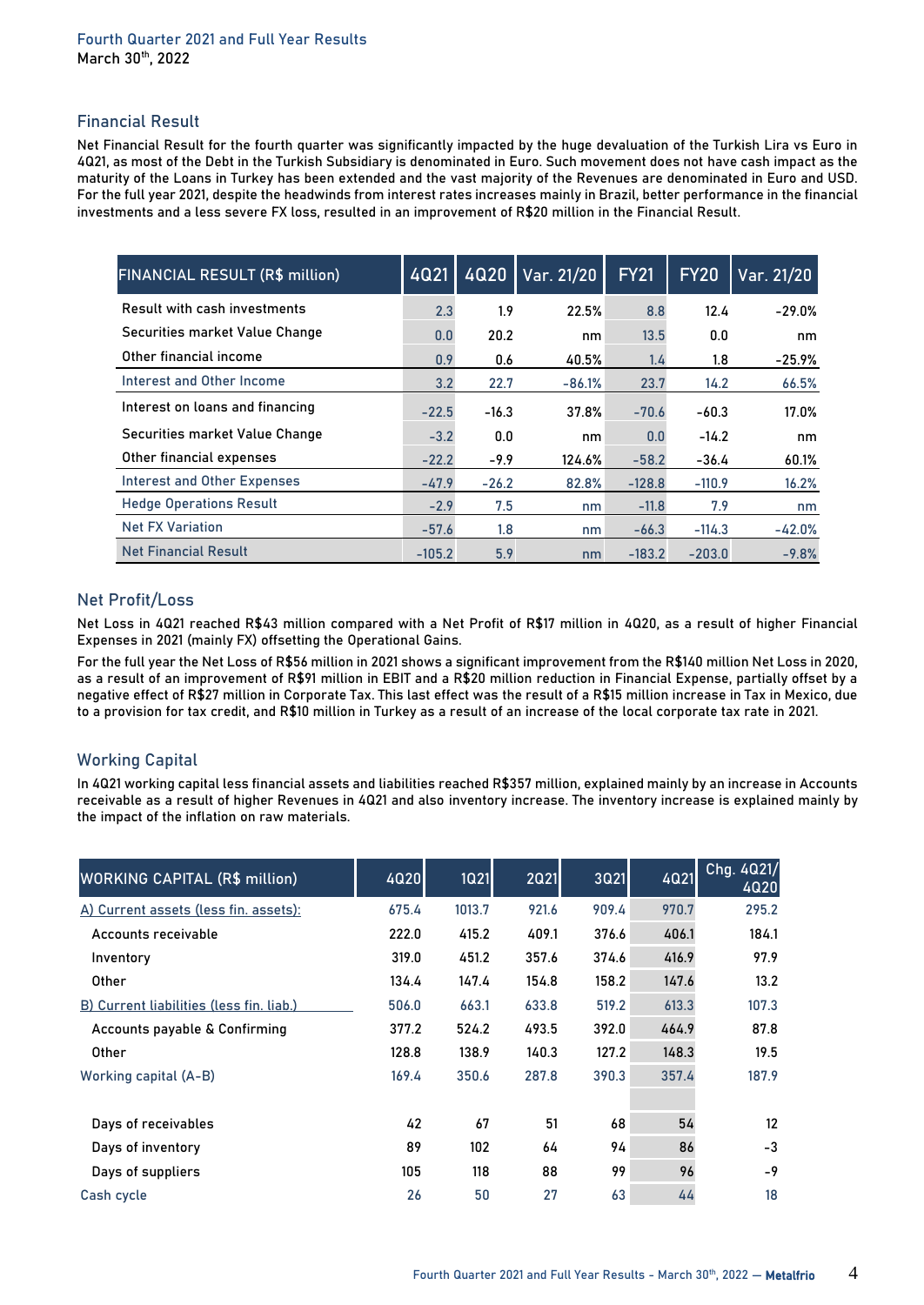### **Fixed Assets**

#### **Property, Plant and Equipment (PP&E)**

In 4Q21 net property, plant and equipment was R\$277 million (vs R\$289 million in 4Q20), with the decrease mainly explained by the devaluation of the Turkish Lira vs Brazilian Real.

#### **Intangible assets**

Total intangible assets at R\$164 million in 4Q21 (vs R\$179 million in 4Q20) also impacted the currency effect mentioned above.

| <b>FIXED ASSETS</b><br>(R\$ million) | 4020  |      |             |                   |       | 1021 2021 3021 4021 Chg. 4021/<br>4020 |
|--------------------------------------|-------|------|-------------|-------------------|-------|----------------------------------------|
| Net PP&E                             | 289.1 |      |             | 293.6 272.4 285.2 | 277.1 | $-12.0$                                |
| Intangibles                          | 178.7 |      | 179.5 172.3 | 174.3             | 163.8 | $-14.9$                                |
| <b>Total</b>                         | 467.8 | 4731 | 444.7       | 459.5             | 440.8 | $-26.9$                                |

## **Capitalization and Liquidity**

At 4Q21, cash and cash equivalents were R\$505 million, broadly flat when compared with the prior year. Gross Debt at 4Q21 was R\$1,423 million, an increase of R\$275 million compared to 4Q20. Net Debt to Adj EBITDA decreased from 4.23x in 4Q20 to 3.96x in 4Q21. Metalfrio is committed to reducing its indebtedness as cash generation after Covid Pandemic normalizes.

| LIQUIDITY INDICATORS (R\$ million)            | 4020     | <b>1Q21</b> | <b>2021</b> | 3Q21     | <b>4021</b> | Chg. 4021/<br><b>4020</b> |
|-----------------------------------------------|----------|-------------|-------------|----------|-------------|---------------------------|
| Cash and equivalents, bonds and<br>securities | 508.3    | 487.8       | 423.1       | 361.1    | 504.9       | $-3.5$                    |
| Short term debt (ST)                          | 476.0    | 572.8       | 684.9       | 828.6    | 1,042.6     | 566.6                     |
| Long term debt (LT)                           | 672.0    | 740.3       | 496.1       | 420.7    | 380.3       | $-291.7$                  |
| USD denominated debt                          | 55.8     | 62.2        | 45.8        | 46.5     | 55.3        | $-0.5$                    |
| <b>BRL</b> denominated debt                   | 505.7    | 511.8       | 497.7       | 543.9    | 572.0       | 66.3                      |
| Euro denominated debt                         | 572.6    | 725.4       | 625.2       | 658.9    | 775.9       | 203.3                     |
| TRY denominated debt                          | 14.0     | 13.8        | 12.3        | 0.0      | 0.0         | $-14.0$                   |
| MXN denominated debt                          | 0.0      | 0.0         | 0.0         | 0.0      | 19.7        | 19.7                      |
| Gross debt                                    | 1.148.1  | 1.313.1     | 1,181.0     | 1,249.3  | 1,422.9     | 274.8                     |
| Net cash / (Net debt)                         | $-639.7$ | $-825.3$    | $-757.9$    | $-888.2$ | $-918.1$    | $-278.3$                  |
| Shareholders' equity                          | 12.8     | 20.6        | $-15.8$     | $-31.0$  | $-121.7$    | $-134.5$                  |
|                                               |          |             |             |          |             |                           |
| Cash and equiv. / ST debt                     | 1.1x     | 0.9x        | 0.6x        | 0.4x     | 0.5x        | n/a                       |
| $ST$ debt / $(ST + LT)$                       | 41.5%    | 43.6%       | 58.0%       | 66.3%    | 73.3%       | n/a                       |

# **Shareholders´ equity**

Shareholders´ equity at 4Q21 was negative R\$122 million, which compares to R\$13 million at 4Q20. Equity was impacted by the Net Loss of R\$56 million in 2021 but the highest impact (reduction of R\$77 million) came due to the accounting Cumulative Translation Adjustment (CTA) which converts foreign currency denominated balance sheets to Brazilian Reais directly adjusting Shareholder´s equity. This had a material impact mainly in the EMEA Balance Sheet, as during 2021, the Turkish Lira devaluated by 40% against Brazilian Real.

During the 3Q21 the subsidiary Klimasan performed an asset value revaluation of its Building and Land in Turkey and Russia, following local applicable regulations. This resulted in an improvement of R\$136 million (utilizing Exch Rate of the revaluation date) of these assets and consequently, an increase in Shareholders' Equity of this subsidiary by R\$116 million. This is in accordance with IFRS and was recognized in Turkey, where this subsidiary is listed on the Istanbul Stock Exchange. However, such revaluation is not foreseen in accounting practices adopted in Brazil and therefore could not be recognized in Metalfrio's equity.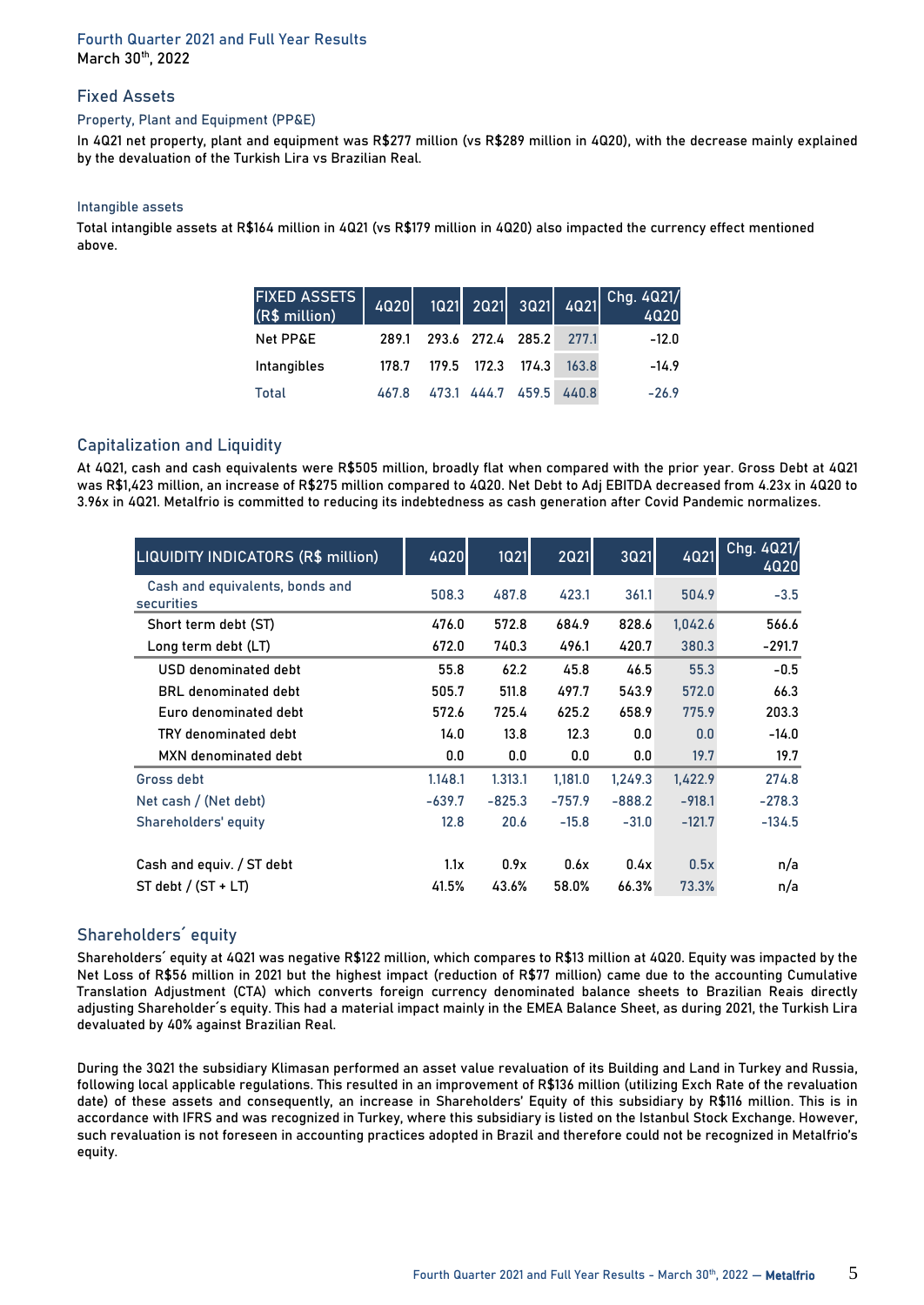### **WEBCAST – 4Q21 – Metalfrio April 6th 2022**

**Portuguese English**

[Webcast](http://webcast.engage-x.com/Cover.aspx?PlatformId=ZXjrW56c954aEgk%2FG1i1OA%3D%3D) [Webcast](http://webcast.engage-x.com/Cover.aspx?PlatformId=h7hiVQ9zWdYqCo2pgiJIWQ%3D%3D) ri.metalfrio.com.br ri.metalfrio.com.br

#### **Investor Relations Contacts**

Petros Diamantides (CEO & IRO) Frederico Moraes (CFO) Tel.: +55 11 **2627-9171** Fax: +55 11 **2627-9196** [ri@metalfrio.com.br](mailto:ri@metalfrio.com.br) [www.metalfrio.com.br/](http://www.metalfrio.com.br/)ri

#### **Other Information**

**Management Statement**

In accordance with article 25 of Instruction 480/2009 of the CVM (Brazilian Securities Commission – Comissão de Valores Mobiliários), the Company's Management states it has discussed, revised and agreed with the Independent Auditor's Opinion and with the accounting statements relative to the business by December 31<sup>st</sup>, 2021.

#### **Relationship with external auditors**

In accordance with Instruction 381/2003 of the CVM (Brazilian Securities Commission – Comissão de Valores Mobiliários), we report that in 2021 we did not hire our Independent Auditors for services not related to external auditing.

The Company policy for hiring independent auditing services assures there are no conflicts of interests, loss of independency or objectivity for services eventually rendered by independent auditors not related to external auditing.

#### **Commitment Clause**

The Company, its shareholders, administrators and members of its Fiscal Council, if installed, are responsible for solving, through arbitration, any and every dispute or controversy that might arise among them, related or resulting, specially, of application, validity, effectiveness, interpretation, violation and its effects, of provisions set forth in the Business Corporation Act, the Company's Bylaws, in the rules edited by CMN, by the Central Bank of Brazil and by CVM, as well as in other rules applicable to operation of general capital markets, besides those included in the Regulation of Novo Mercado, Agreement for Participation in Novo Mercado and Arbitration Regulation.

#### **Disclaimer**

Information in this report on performance that is not directly derived from the financial statements, such as, for example, information on the market, quantities produced and sold, production capacity, and the calculation of EBITDA and adjusted EBITDA has not been revised by our external auditors.

We make forward-looking statements that are subject to risks and uncertainties. These statements are based on our Management's beliefs and assumptions and information to which the company currently has access. Forward-looking statements include information about our present intentions, beliefs or expectations, and those of the members of the company's Board of Directors, and Executive Officers. Reservations in relation to statements and information about the future also include information about possible or presumed operational results, and also statements that are preceded, followed by or include the words "believe", "may", "will", "continue", "expect", "forecast", "intend", "plan", "estimate", or similar expressions. Statements and information about the future are not guarantees of performance. They involve risks, uncertainties and suppositions because they refer to future events, and thus depend on circumstances which may or may not occur. Future results and the creation of value for stockholders may differ significantly from those expressed or suggested by forward-looking statements. Many of the factors that will determine these results and amounts are beyond Metalfrio's capacity to control or forecast.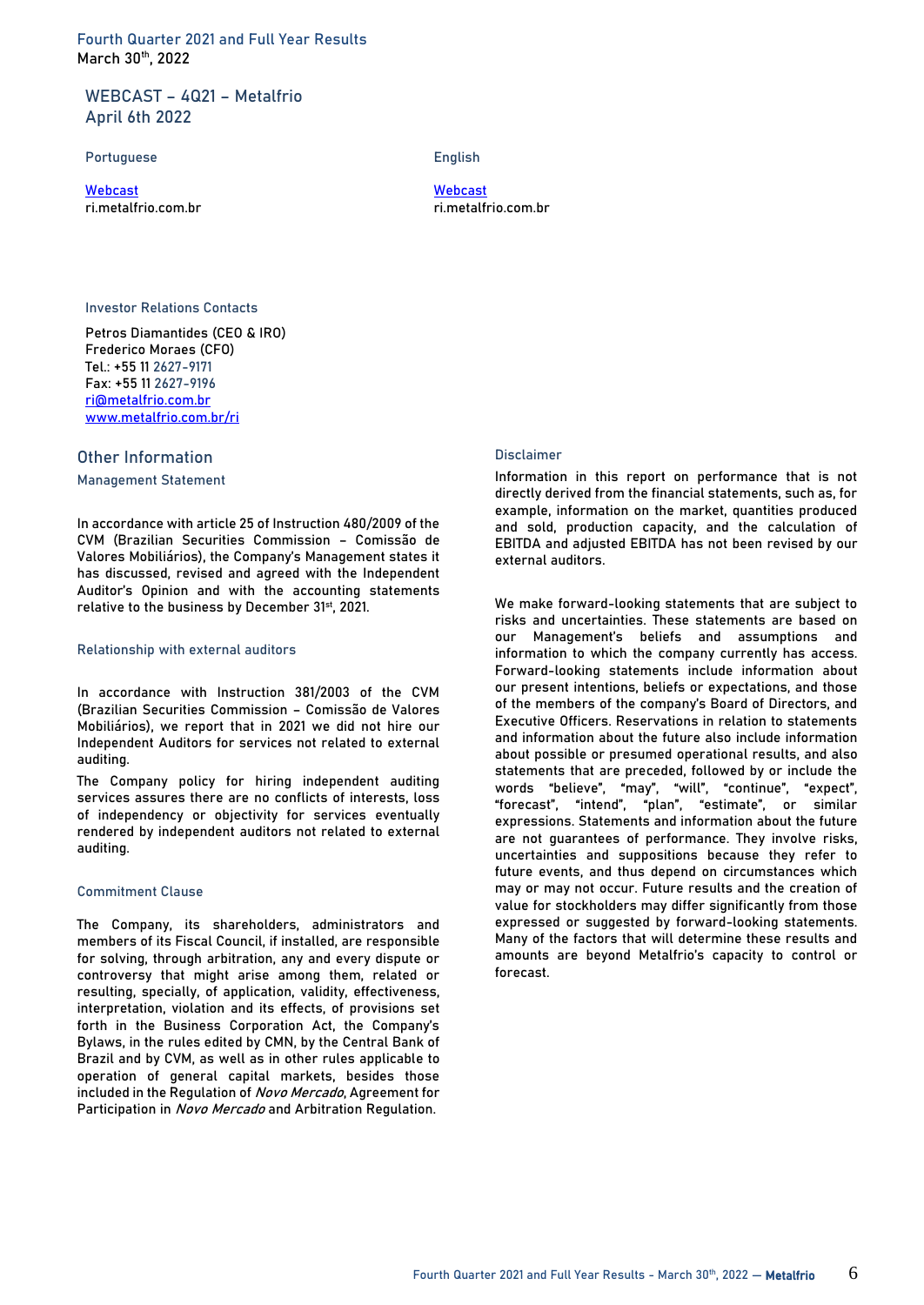# **Segments Breakdown (R\$ million)**

| 4Q                                    | <b>Net Revenues</b> |       | <b>Net Rev</b><br>Share* |          | <b>Gross Profit</b> |        |         | <b>Gross Margin</b> |          |          |            |
|---------------------------------------|---------------------|-------|--------------------------|----------|---------------------|--------|---------|---------------------|----------|----------|------------|
|                                       | 2021                | 2020  | $\Delta\%$               | 2021     | 2020                | 2021   | 2020    | $\Delta\%$          | 2021     | 2020     | $\Delta\%$ |
| Consolidated                          | 559.1               | 386.6 | 44.6%                    | 100.0%   | 100.0%              | 123.4  | 63.8    | 93.5%               | 22.1%    | 16.5%    | 5.6%       |
| + Products                            | 482.7               | 330.5 | 46.1%                    | 86.3%    | 85.5%               | 110.5  | 57.0    | 93.9%               | 22.9%    | 17.2%    | 5.6%       |
| + Service                             | 76.4                | 56.1  | 36.2%                    | 13.7%    | 14.5%               | 12.9   | 6.8     | 90.3%               | 16.9%    | 12.1%    | 4.8%       |
| South America                         | 239.7               | 191.7 | 25.0%                    | 42.9%    | 49.6%               | 46.2   | 36.2    | 27.8%               | 19.3%    | 18.9%    | 0.4%       |
| + Products                            | 196.0               | 154.2 | 27.1%                    | 81.8%    | 80.4%               | 38.9   | 30.9    | 25.9%               | 19.8%    | 20.0%    | $-0.2%$    |
| + Service                             | 43.7                | 37.6  | 16.3%                    | 18.2%    | 19.6%               | 7.3    | 5.3     | 38.7%               | 16.8%    | 14.1%    | 2.7%       |
| <b>Central &amp; North</b><br>America | 57.0                | 34.0  | 67.6%                    | 10.2%    | 8.8%                | $-5.4$ | $-9.5$  | $-43.0%$            | $-9.5%$  | $-28.0%$ | 18.4%      |
| + Products                            | 50.5                | 28.3  | 78.8%                    | 88.7%    | 83.1%               | $-6.8$ | $-10.4$ | -34.7%              | $-13.4%$ | $-36.7%$ | 23.3%      |
| + Service                             | 6.5                 | 5.8   | 12.4%                    | 11.3%    | 16.9%               | 1.4    | 0.9     | 55.1%               | 21.0%    | 15.2%    | 5.8%       |
| <b>EMEA</b>                           | 262.4               | 160.8 | 63.2%                    | 46.9%    | 41.6%               | 82.6   | 37.2    | 121.9%              | 31.5%    | 23.1%    | 8.3%       |
| + Products                            | 236.2               | 148.0 | 59.5%                    | 90.0%    | 92.1%               | 78.4   | 36.6    | 114.1%              | 33.2%    | 24.7%    | 8.5%       |
| + Service                             | 26.3                | 12.8  | 105.6%                   | $10.0\%$ | 7.9%                | 4.2    | 0.6     | 571.8%              | 16.1%    | 4.9%     | 11.2%      |

| <b>FY</b>                             | <b>Net Revenues</b> |         | <b>Net Rev</b><br>Share* |        | <b>Gross Profit</b> |        |         | <b>Gross Margin</b> |         |         |            |
|---------------------------------------|---------------------|---------|--------------------------|--------|---------------------|--------|---------|---------------------|---------|---------|------------|
|                                       | 2021                | 2020    | $\Delta\%$               | 2021   | 2020                | 2021   | 2020    | $\Delta\%$          | 2021    | 2020    | $\Delta\%$ |
| <b>Consolidated</b>                   | 2,046.4             | 1,445.2 | 41.6%                    | 100.0% | 100.0%              | 350.9  | 252.2   | 39.1%               | 17.1%   | 17.4%   | $-0.3%$    |
| + Products                            | 1,767.1             | 1,203.8 | 46.8%                    | 86.4%  | 83.3%               | 289.8  | 211.5   | 37.0%               | 16.4%   | 17.6%   | $-1.2%$    |
| + Service                             | 279.3               | 241.5   | 15.7%                    | 13.6%  | 16.7%               | 61.1   | 40.7    | 50.2%               | 21.9%   | 16.9%   | 5.0%       |
| <b>South America</b>                  | 797.5               | 556.6   | 43.3%                    | 39.0%  | 38.5%               | 130.4  | 88.7    | 47.1%               | 16.4%   | 15.9%   | 0.4%       |
| + Products                            | 635.0               | 414.9   | 53.0%                    | 79.6%  | 74.5%               | 98.5   | 69.3    | 42.1%               | 15.5%   | 16.7%   | $-1.2%$    |
| + Service                             | 162.5               | 141.7   | 14.6%                    | 20.4%  | 25.5%               | 31.9   | 19.3    | 65.2%               | 19.6%   | 13.6%   | $6.0\%$    |
| <b>Central &amp; North</b><br>America | 210.1               | 158.2   | 32.8%                    | 10.3%  | 10.9%               | $-2.3$ | $-5.4$  | $-57.5%$            | $-1.1%$ | $-3.4%$ | 2.3%       |
| + Products                            | 186.4               | 135.4   | 37.7%                    | 88.8%  | 85.6%               | $-8.6$ | $-12.7$ | $-32.2%$            | $-4.6%$ | -9.4%   | 4.8%       |
| + Service                             | 23.6                | 22.8    | 3.6%                     | 11.2%  | 14.4%               | 6.3    | 7.3     | $-13.2%$            | 26.6%   | 31.8%   | $-5.1%$    |
| <b>EMEA</b>                           | 1,038.9             | 730.4   | 42.2%                    | 50.8%  | 50.5%               | 222.8  | 169.0   | 31.8%               | 21.4%   | 23.1%   | $-1.7%$    |
| + Products                            | 945.7               | 653.5   | 44.7%                    | 91.0%  | 89.5%               | 199.8  | 154.8   | 29.1%               | 21.1%   | 23.7%   | -2.6%      |
| + Service                             | 93.2                | 76.9    | 21.2%                    | 9.0%   | 10.5%               | 22.9   | 14.1    | 62.4%               | 24.6%   | 18.4%   | 6.2%       |

\* Region as % of Consolidated and Segments as % of Region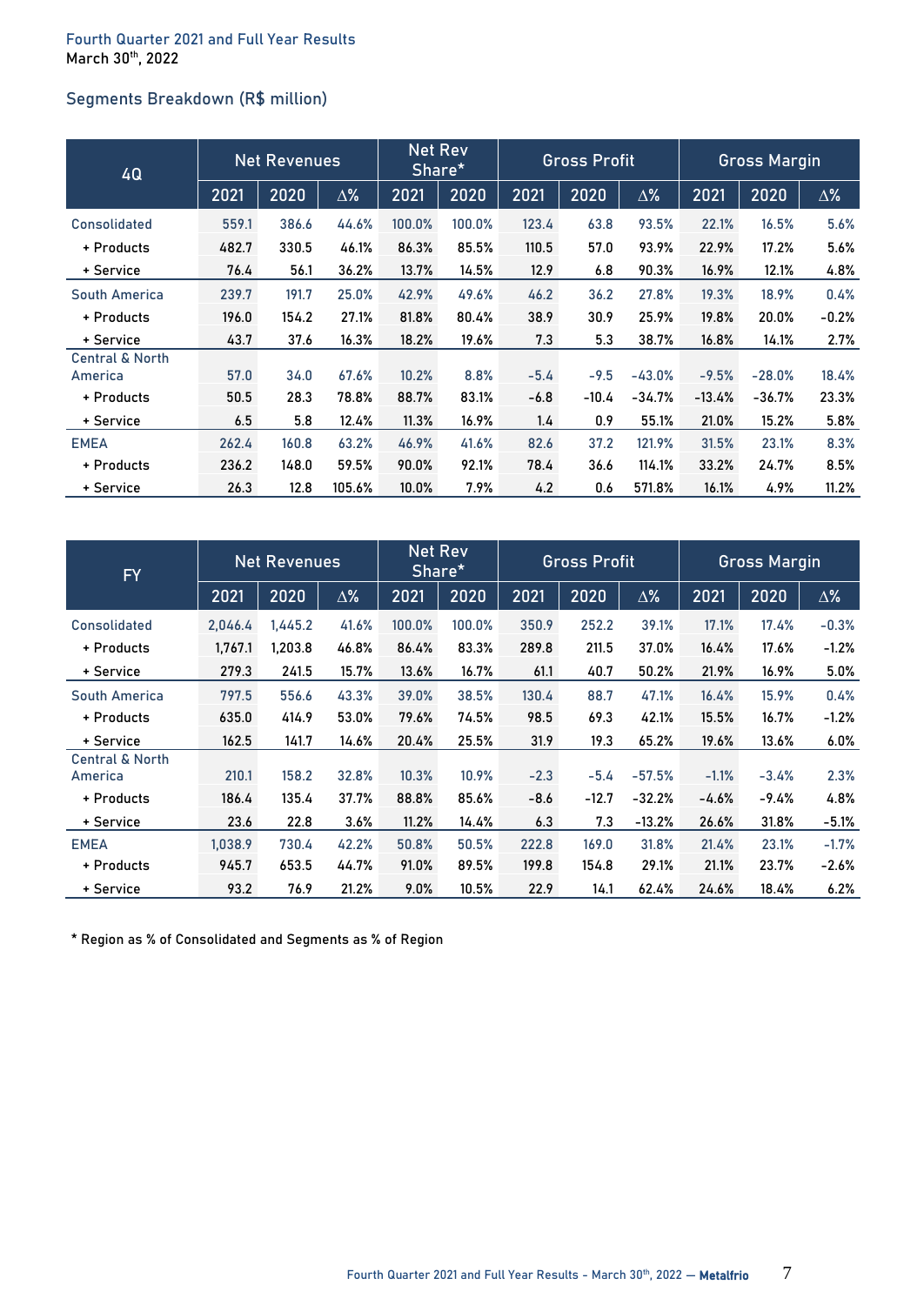## **Consolidated Income Statement – 4 nd Quarter**

| (R\$ million)                       | 4Q21    | % Rev    | <b>4020</b> | % Rev    | Var. 4021 vs.<br>4020 (%) |
|-------------------------------------|---------|----------|-------------|----------|---------------------------|
|                                     |         |          |             |          |                           |
| <b>NET REVENUES</b>                 | 559.1   | 100.0%   | 386.6       | 100.0%   | 44.6%                     |
| Cost of goods                       | (435.7) | $-77.9%$ | (322.8)     | $-83.5%$ | 35.0%                     |
| <b>GROSS PROFIT</b>                 | 123.4   | 22.1%    | 63.8        | 16.5%    | 93.5%                     |
| <b>OPERATING INCOMES (EXPENSES)</b> |         |          |             |          |                           |
| Selling expenses                    | (46.6)  | $-8.3%$  | (35.4)      | $-9.2%$  | 31.6%                     |
| Administrative and general expenses | (22.9)  | $-4.1%$  | (20.5)      | $-5.3%$  | 11.8%                     |
| Other operating income              | 17.2    | 3.1%     | 6.9         | 1.8%     | 149.7%                    |
| <b>RESULTS BEFORE NET FINANCIAL</b> | 71.1    | 12.7%    | 14.7        | 3.8%     | 382.4%                    |
| <b>NET FINANCIAL RESULT</b>         | (105.2) | $-18.8%$ | 5.9         | 1.5%     | $-1890.2%$                |
| <b>Financial expenses</b>           | (51.6)  | $-9.2%$  | (25.3)      | $-6.5%$  | 104.1%                    |
| <b>Financial income</b>             | 3.9     | 0.7%     | 29.3        | 7.6%     | $-86.7%$                  |
| Net exchange variation              | (57.6)  | $-10.3%$ | 1.8         | 0.5%     | $-3279.8%$                |
| <b>RESULTS BEFORE TAXES</b>         | (34.1)  | $-6.1%$  | 20.6        | 5.3%     | $-265.6%$                 |
| INCOME AND SOCIAL CONTRIB. TAXES    |         |          |             |          |                           |
| Current                             | (13.1)  | $-2.3%$  | (3.9)       | $-1.0%$  | 237.3%                    |
| Deferred                            | 4.2     | 0.7%     | 0.7         | 0.2%     | 515.5%                    |
| NET RESULT FOR THE PERIOD           | (43.1)  | $-7.7%$  | 17.4        | 4.5%     | $-347.8%$                 |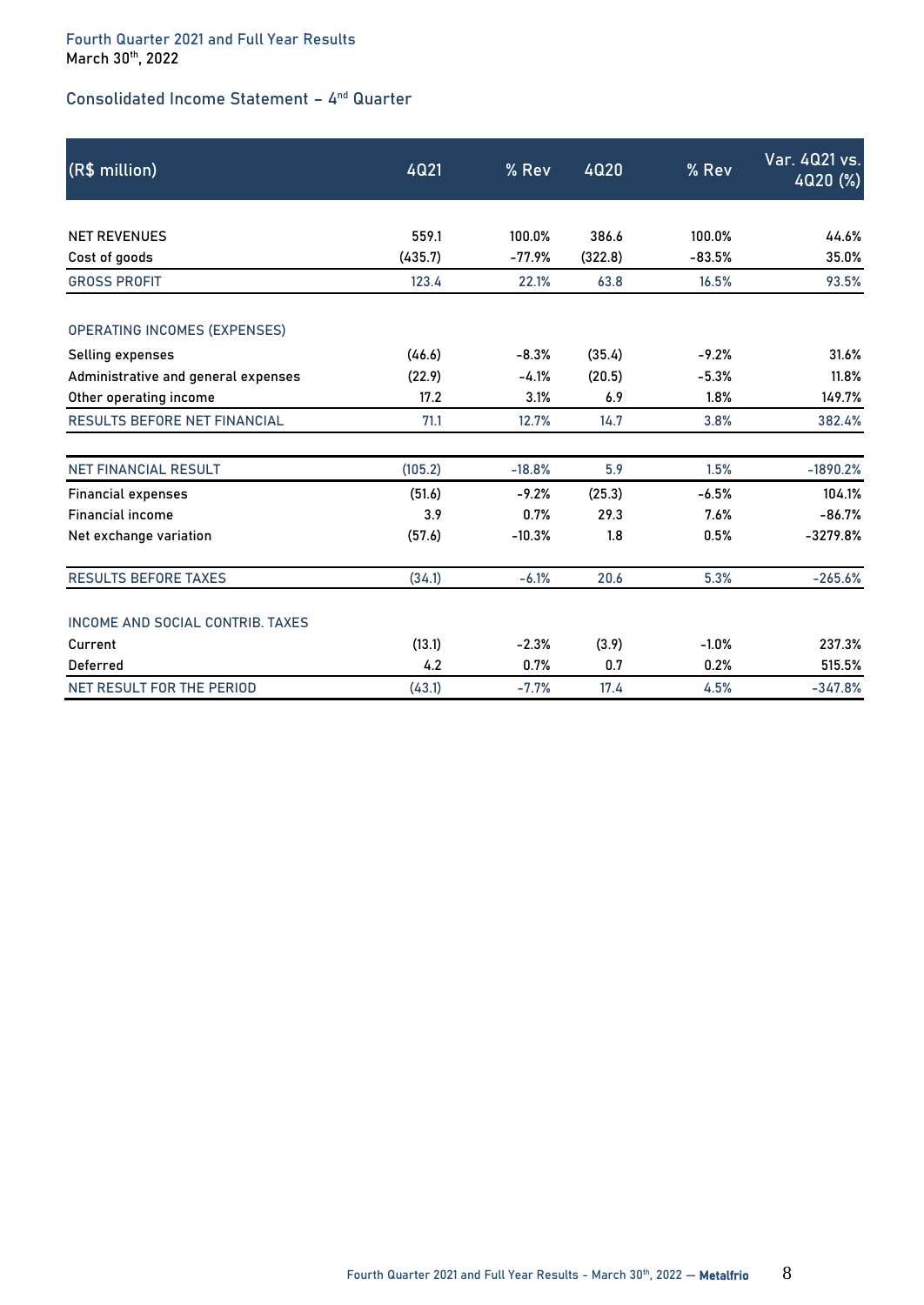# **Consolidated Income Statement – FY**

| (R\$ million)                       | <b>FY21</b> | % Rev    | <b>FY20</b> | % Rev    | Var. FY21 vs.<br>FY20 (%) |
|-------------------------------------|-------------|----------|-------------|----------|---------------------------|
|                                     |             |          |             |          |                           |
| <b>NET REVENUES</b>                 | 2,046.4     | 100.0%   | 1,445.2     | 100.0%   | 41.6%                     |
| Cost of goods                       | (1,695.6)   | $-82.9%$ | (1, 193.1)  | $-82.6%$ | 42.1%                     |
| <b>GROSS PROFIT</b>                 | 350.9       | 17.1%    | 252.2       | 17.4%    | 39.1%                     |
| <b>OPERATING INCOMES (EXPENSES)</b> |             |          |             |          |                           |
| Selling expenses                    | (155.0)     | $-7.6%$  | (123.6)     | $-8.6%$  | 25.4%                     |
| Administrative and general expenses | (83.7)      | $-4.1%$  | (72.3)      | $-5.0%$  | 15.7%                     |
| Other operating income              | 51.2        | 2.5%     | 16.4        | 1.1%     | 212.0%                    |
| <b>RESULTS BEFORE NET FINANCIAL</b> | 163.4       | 8.0%     | 72.6        | 5.0%     | 124.9%                    |
| <b>NET FINANCIAL RESULT</b>         | (183.2)     | $-9.0%$  | (203.0)     | $-14.0%$ | $-9.8%$                   |
| <b>Financial expenses</b>           | (155.8)     | $-7.6%$  | (148.4)     | $-10.3%$ | 5.0%                      |
| <b>Financial income</b>             | 38.9        | 1.9%     | 59.7        | 4.1%     | $-34.8%$                  |
| Net exchange variation              | (66.3)      | $-3.2%$  | (114.3)     | $-7.9%$  | $-42.0%$                  |
| <b>RESULTS BEFORE TAXES</b>         | (19.8)      | $-1.0%$  | (130.4)     | $-9.0%$  | $-84.8%$                  |
| INCOME AND SOCIAL CONTRIB. TAXES    |             |          |             |          |                           |
| Current                             | (40.6)      | $-2.0%$  | (15.8)      | $-1.1%$  | 156.4%                    |
| <b>Deferred</b>                     | 4.3         | 0.2%     | 6.1         | 0.4%     | $-29.9%$                  |
| NET RESULT FOR THE PERIOD           | (56.0)      | $-2.7%$  | (140.1)     | $-9.7%$  | $-60.0%$                  |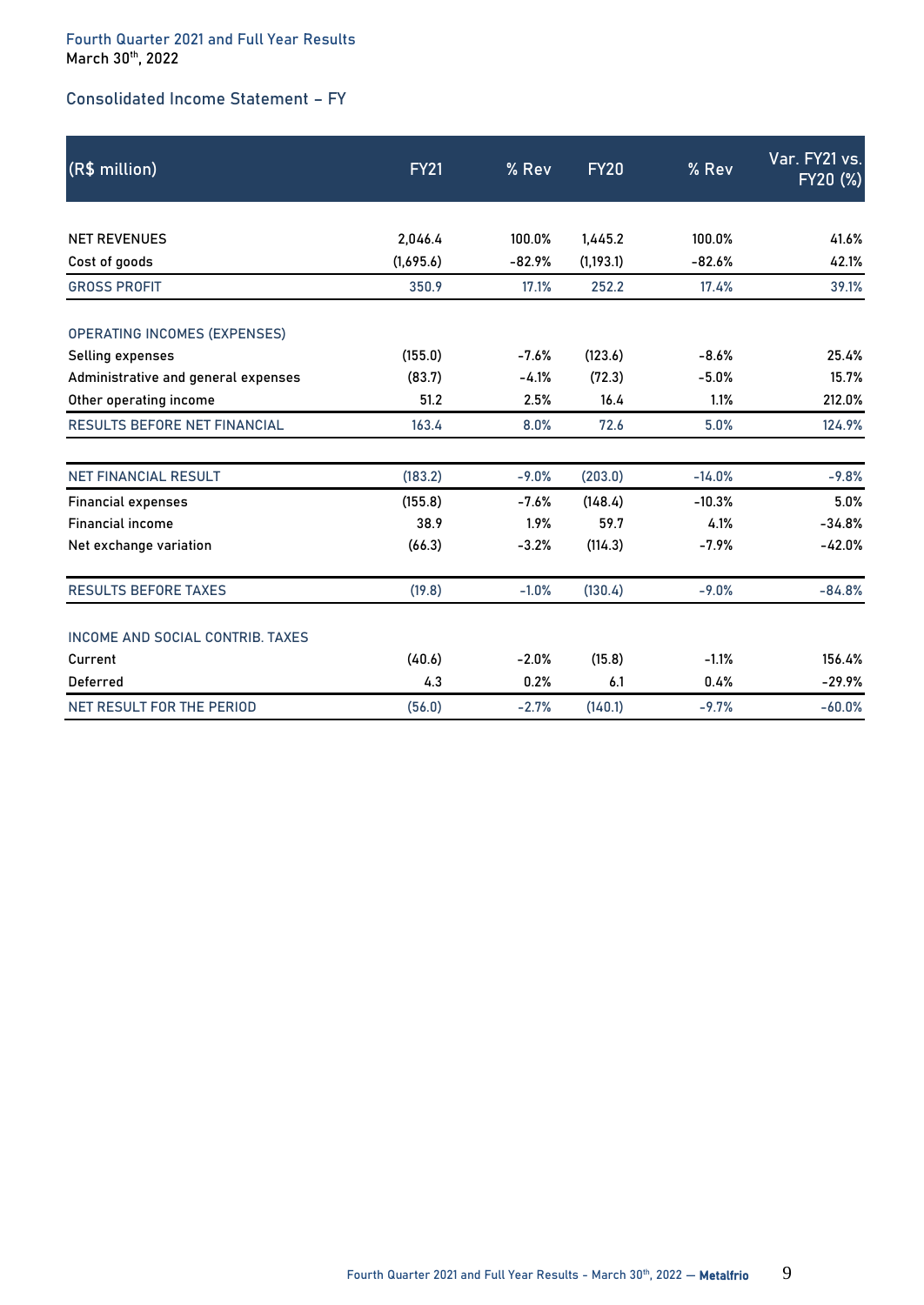# **Consolidated Balance sheet**

| <b>ASSETS (R\$ million)</b>                       | 4021                     | 4020    | LIABILITIES, NON-CONTROLLING INTEREST    | 4Q21    | 4020    |
|---------------------------------------------------|--------------------------|---------|------------------------------------------|---------|---------|
|                                                   |                          |         | AND SHAREHOLDERS' EQUITY (R\$ million)   |         |         |
| <b>CURRENT ASSETS</b>                             |                          |         | <b>CURRENT LIABILITIES</b>               |         |         |
| Cash and cash equivalents                         | 252.4                    | 204.2   | Accounts payable to suppliers            | 404.7   | 331.8   |
| Marketable securities                             | 144.4                    | 300.1   | Confirming                               | 60.2    | 45.3    |
| Trade accounts receivable                         | 406.1                    | 222.0   | Loans and financing                      | 1,042.6 | 476.0   |
| <b>Related parties</b>                            | 17.9                     | 16.8    | Tax payable                              | 20.4    | 16.0    |
| Inventories                                       | 416.9                    | 319.0   | Payroll and related charges              | 26.1    | 25.8    |
| Recoverable taxes                                 | 107.7                    | 86.8    | Other provisions                         | 67.9    | 50.7    |
| Recoverable income tax and social<br>contribution | 9.6                      | 10.1    | Lease liability                          | 11.5    | 10.8    |
| Accounts receivable on derivatives                | $\overline{\phantom{a}}$ | 9.1     | Accounts payable on derivatives          | 2.5     |         |
| Other accounts receivable                         | 12.4                     | 11.6    | Other accounts payable                   | 20.0    | 25.6    |
| <b>Total current assets</b>                       | 1,367.5                  | 1,179.7 | <b>Total current liabilities</b>         | 1,655.9 | 982.1   |
|                                                   |                          |         |                                          |         |         |
|                                                   |                          |         | <b>NON-CURRENT</b>                       |         |         |
| <b>NON-CURRENT</b>                                |                          |         | Loans and financing                      | 380.3   | 672.0   |
| Long-term receivables:                            |                          |         | Taxes payable                            | 4.2     | 1.5     |
| Marketable securities                             | 108.1                    | 4.1     | Provision for risks                      | 12.7    | 14.3    |
| Loans to related parties                          |                          | 0.3     | Lease liability                          | 20.3    | 19.3    |
| Deferred taxes                                    | 34.0                     | 33.5    | Other accounts payable                   | 18.9    | 17.8    |
| Recoverable taxes                                 | 5.9                      | 21.1    | <b>Total non-current liabilities</b>     | 436.4   | 724.9   |
| <b>Other Accounts Receivable</b>                  | 14.3                     | 13.3    |                                          |         |         |
| Investments                                       |                          |         | <b>SHAREHOLDERS' EQUITY</b>              |         |         |
| Property, plant and equipment                     | 277.1                    | 289.1   | Capital                                  | 244.0   | 244.0   |
| Intangible assets                                 | 163.8                    | 178.7   | Capital reserve                          | 3.2     | 2.7     |
| <b>Total non-current</b>                          | 603.1                    | 540.1   | Profit reserve                           | $0.0\,$ | $0.0\,$ |
|                                                   |                          |         | <b>Equity valuation adjustments</b>      | (118.9) | (64.3)  |
|                                                   |                          |         | Capital transaction between shareholders | (69.3)  | (69.3)  |
| <b>TOTAL</b>                                      | 1,970.6                  | 1,719.8 | Accumulated profits (losses)             | (242.7) | (179.6) |
|                                                   |                          |         |                                          | (183.6) | (66.5)  |
|                                                   |                          |         |                                          |         |         |
|                                                   |                          |         | Non-controlling interest                 | 61.9    | 79.3    |
|                                                   |                          |         | <b>Total Shareholders' equity</b>        | (121.7) | 12.8    |

**TOTAL 1,970.6 1,719.8**